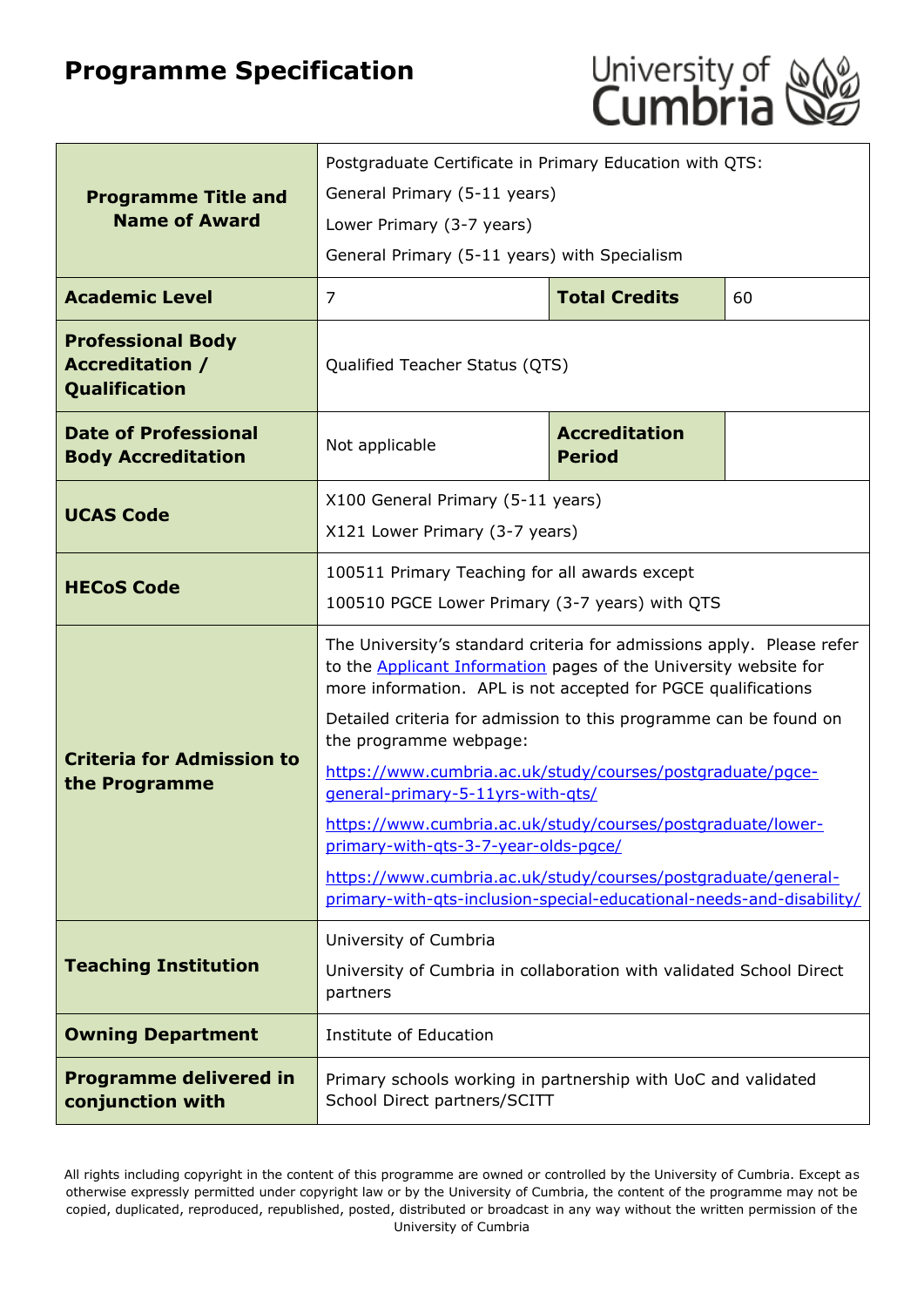| <b>Principal Mode of</b><br><b>Delivery</b>                    | Blended with Work-Based Learning.                                                                                                                                                                                                                                                                                   |                        |  |
|----------------------------------------------------------------|---------------------------------------------------------------------------------------------------------------------------------------------------------------------------------------------------------------------------------------------------------------------------------------------------------------------|------------------------|--|
|                                                                | <b>Full Time</b>                                                                                                                                                                                                                                                                                                    |                        |  |
|                                                                | Total weeks of study:                                                                                                                                                                                                                                                                                               | 42 weeks               |  |
| <b>Pattern of Delivery</b>                                     | Delivery pattern:                                                                                                                                                                                                                                                                                                   | 2 x Extended semesters |  |
|                                                                | Standard semester dates:                                                                                                                                                                                                                                                                                            | No                     |  |
| <b>Delivery Site(s)</b>                                        | Carlisle Fusehill Street, Lancaster, East India Dock Road and<br>validated school based sites                                                                                                                                                                                                                       |                        |  |
| <b>Programme Length</b>                                        | 1 year                                                                                                                                                                                                                                                                                                              |                        |  |
| <b>Higher Education</b><br><b>Achievement Report</b><br>(HEAR) | Upon successful completion of this programme, your Diploma<br>Supplement will not include a Higher Education Achievement Report<br>(HEAR).                                                                                                                                                                          |                        |  |
|                                                                | You may be awarded one of the following Exit Awards if you fail to<br>achieve the requirements of the full programme.                                                                                                                                                                                               |                        |  |
| <b>Exit Awards</b>                                             | Professional Graduate Certificate in Primary Education with<br>$\bullet$<br>QTS (60 L6 credits)<br>Postgraduate Certificate in Education Studies (60 L7 credits<br>but without QTS)<br>Graduate Certificate in Education Studies (60 L6 credits but<br>$\bullet$<br>without QTS)<br><b>Qualified Teacher Status</b> |                        |  |
| <b>Interim awards</b>                                          | If you have met the requirements of Qualified Teacher Status AND<br>have 30 credits of reassessment, you will be recommended for<br>Qualified Teacher Status as an interim award until the outcome of<br>your reassessment is finalised.                                                                            |                        |  |
| <b>Period of Approval</b>                                      | Open ended and subject to Subject Level Periodic Review.                                                                                                                                                                                                                                                            |                        |  |

This programme has been approved (validated) by the University of Cumbria as suitable for a range of delivery modes, delivery patterns, and delivery sites.

This level of potential flexibility does not reflect a commitment on behalf of the University to offer the programme by all modes/patterns and at all locations in every academic cycle. The details of the programme offered for a particular intake year will be as detailed on the programme webpage: <https://www.cumbria.ac.uk/study/courses/postgraduate/pgce-general-primary-5-11yrs-with-qts/>

<https://www.cumbria.ac.uk/study/courses/postgraduate/lower-primary-with-qts-3-7-year-olds-pgce/>

[https://www.cumbria.ac.uk/study/courses/postgraduate/general-primary-with-qts-inclusion-special](https://www.cumbria.ac.uk/study/courses/postgraduate/general-primary-with-qts-inclusion-special-educational-needs-and-disability/)[educational-needs-and-disability/](https://www.cumbria.ac.uk/study/courses/postgraduate/general-primary-with-qts-inclusion-special-educational-needs-and-disability/)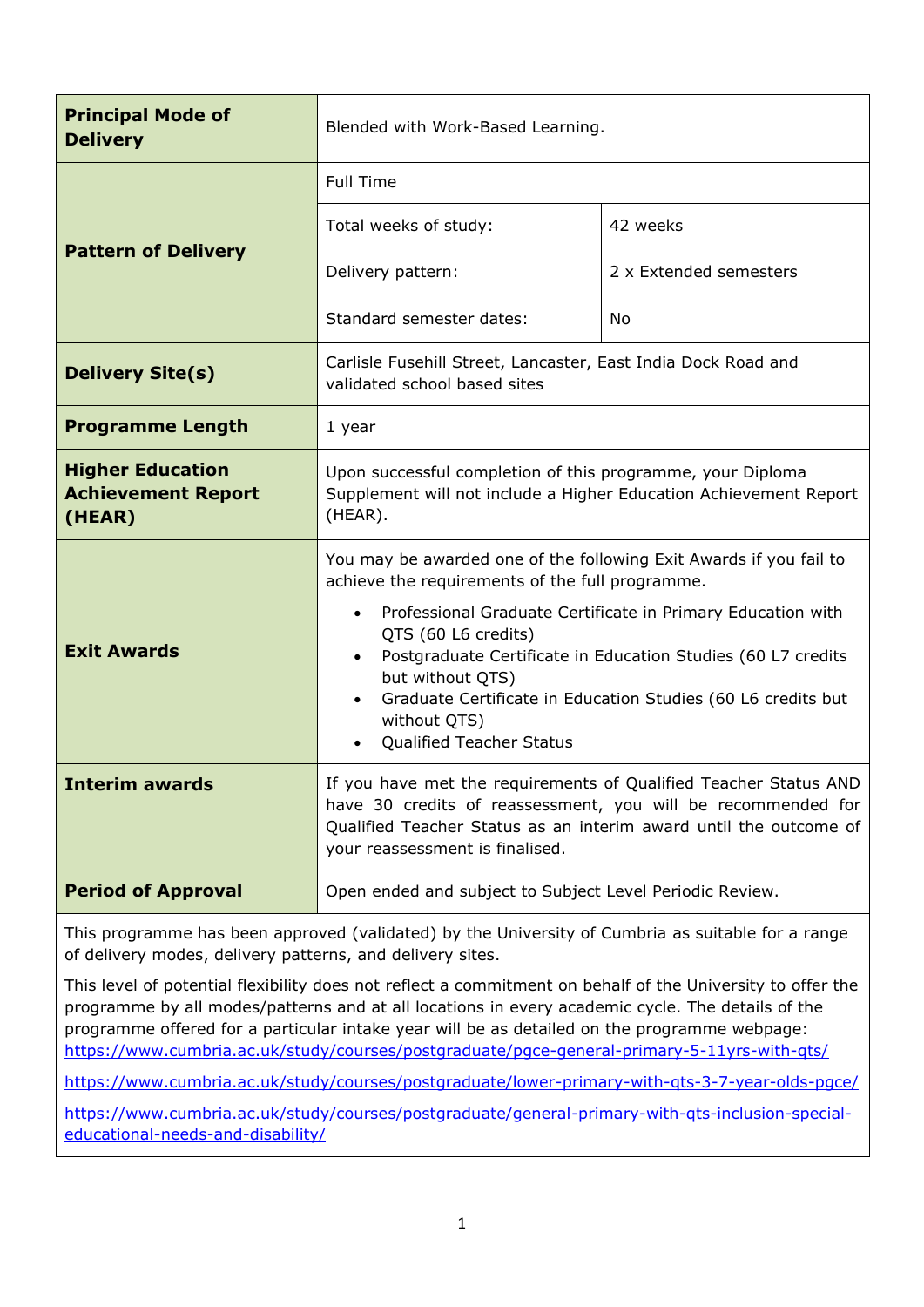## **Cumbria Graduate Attributes**

Throughout your studies, you will be provided with the skills and knowledge relevant to the global workplace. All successful graduates of the University of Cumbria will be:

- Enquiring and open to change
- Self-reliant, adaptable and flexible
- Confident in your discipline as it develops and changes over time
- Capable of working across disciplines and working well with others
- Confident in your digital capabilities
- Able to manage your own professional and personal development
- A global citizen, socially responsible and aware of the potential contribution of your work to the cultural and economic wellbeing of the community and its impact on the environment
- A leader of people and of places
- Ambitious and proud

#### **Programme Features**

The award of PGCE with QTS is widely recognised within the teaching profession and it is a qualification that carries a high status. By studying for a PGCE with QTS with the University of Cumbria, or through a School Direct partner in association with the University of Cumbria, you will be joining an institution that can trace its roots in teacher education back to 1891 at Charlotte Mason's House of Education at Ambleside and to 1964 at St Martin's College at Lancaster. We are proud of this heritage, and proud that we continue to make a significant contribution to teacher education.

Your programme will help you to build your theoretical understanding of the complexity of teaching and learning, whilst at the same time help you to develop your practical professional skills in classroom settings. You will find a significant focus within the course that is devoted to the interplay between theory and practice, and we hope that you will recognise how this combination will contribute to helping you become the best teacher you can be.

In order to achieve this interplay between theory and practice, you will have the opportunity to engage with a number of different elements on the programme. Firstly, you will study two 30-credit level 7 modules that contribute to the award of PGCE. These two modules are rooted in an academic study of your professional practice, and both of them allow you to identify an aspect of your own professional development that you would like to take further. This then forms the basis for your assessment on each module. To support your professional practice, and to provide you with the opportunity to be recommended for the award of QTS, you will have three placements in school. These will cover two age phases and will be in at least two different settings. While on placement, you will be supported by a mentor who will work with a member of staff from the university to support your professional development. As you progress through the course, you will take increasing responsibility for children's learning and play an increasing role in their education.

To support your professional learning, you will engage with modules designed to help develop your professional practice. These will cover the range of curriculum areas as well as key professional skills and attributes such as planning, behaviour management and professionalism. You will have the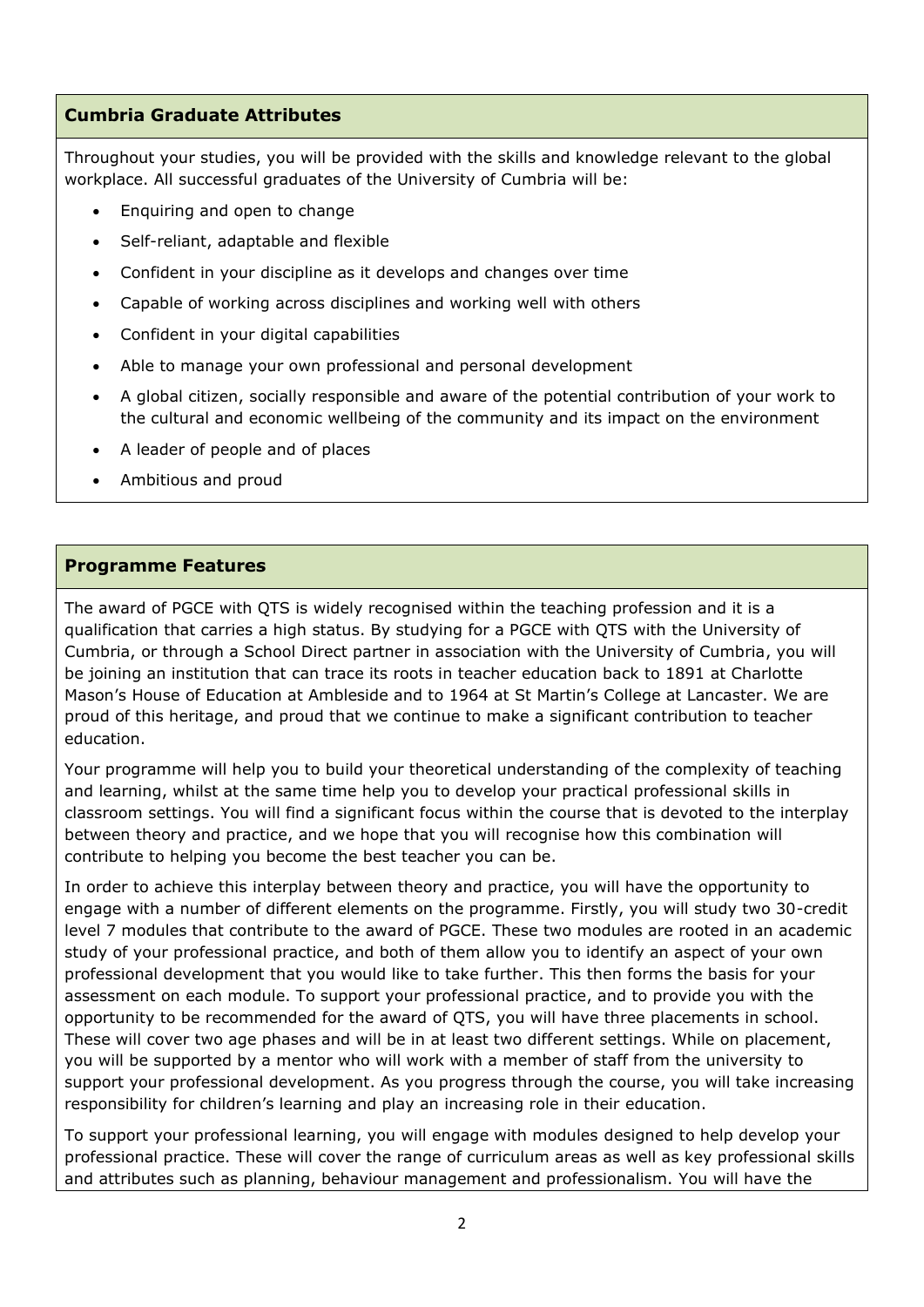chance to work with subject experts. Another way in which the programme supports your understanding of the interplay between theory and practice is through the use of school embedded learning. This is characterised by time spent in schools when you are not on placement. It provides a highly valuable opportunity to learn from experienced class teachers and practitioners, to bring ideas from your modules into school and to take examples from school back into your modules for discussion and reflection.

The combination of all these elements has been proven to be a successful recipe for supporting students to gain the highest outcomes.

Completion of the PGCE with QTS enables you to apply for teaching positions across the UK and overseas. An additional benefit of the programme is that you are able to return to the University of Cumbria with your level 7 credits and use them towards our MA in Education Professional Practice, gaining exemption from the first two modules.

As a student on the PGCE, there will be a range of support available to you. This will include your personal tutor, who will typically have a large involvement in your teaching, your school based mentor, who will be an experienced professional who has been trained to support students while in school, and a wide range of support roles within the University. These include academic advisors, counsellors, library support staff and the program administration team to name a few.

We recognise that students embarking on a PGCE face a challenging course. We are also aware of the short duration of the course and the fact that many of our students begin the course never having previously studied at level 7. In order to support students to truly achieve strong outcomes, we embed the process of formative assessment into the course. For the first level 7 module you will have the opportunity to submit an extract of your work and to receive detailed feedback from your tutor on the strengths of this and the areas to develop. This submission will not count towards your final grade. Experience has shown that this approach gives students confidence when submitting their final assignment for marking. Both of the level 7 modules will have opportunities for you to discuss your planned approach to the assessment and to receive feedback on this with the intention of giving you confidence that your approach has the potential to support the highest possible grades.

The programme incorporates a 'safety net' of exit awards, these are to ensure that students are still able to attain an award if they are not able to fulfil all the requirements of the full award. The assessment point for the first level 7 module is used to identify students whose work would not achieve a pass at level 7. Any student in this situation will have the option to remain on the level 7 programme or to transfer to the level 6 programme (depending on the grade, reassessment may be necessary whichever option is taken). The option to transfer exists only at this one point and is not reversible.

A PGCE with QTS is by its nature a vocational qualification. In other words, it prepares you to work in a school or educational setting to support the learning of children and young people. In addition to this, the course embeds employability sessions which are designed to help you make strong applications to vacancies of your choosing. We are aware that in some areas of the country it can be challenging to find employment, and we want to support our students to be able to make strong applications for vacancies. To do this, the course embeds content and sessions designed to help you develop your awareness of being an effective professional, working within a school or educational setting, and the process of becoming a leader within a primary school or educational setting. We also hope you will recognise the contribution that your placements and school embedded learning can play in developing your employability. Many of our current and former students have advised that the entirety of the course can be considered as an extended interview, and it is not uncommon for students to find work in schools where they have been placed.

Whilst the course is structured around the university's semester system, it is also aligned with schools' term systems. This means that you will have the opportunity to complete a placement in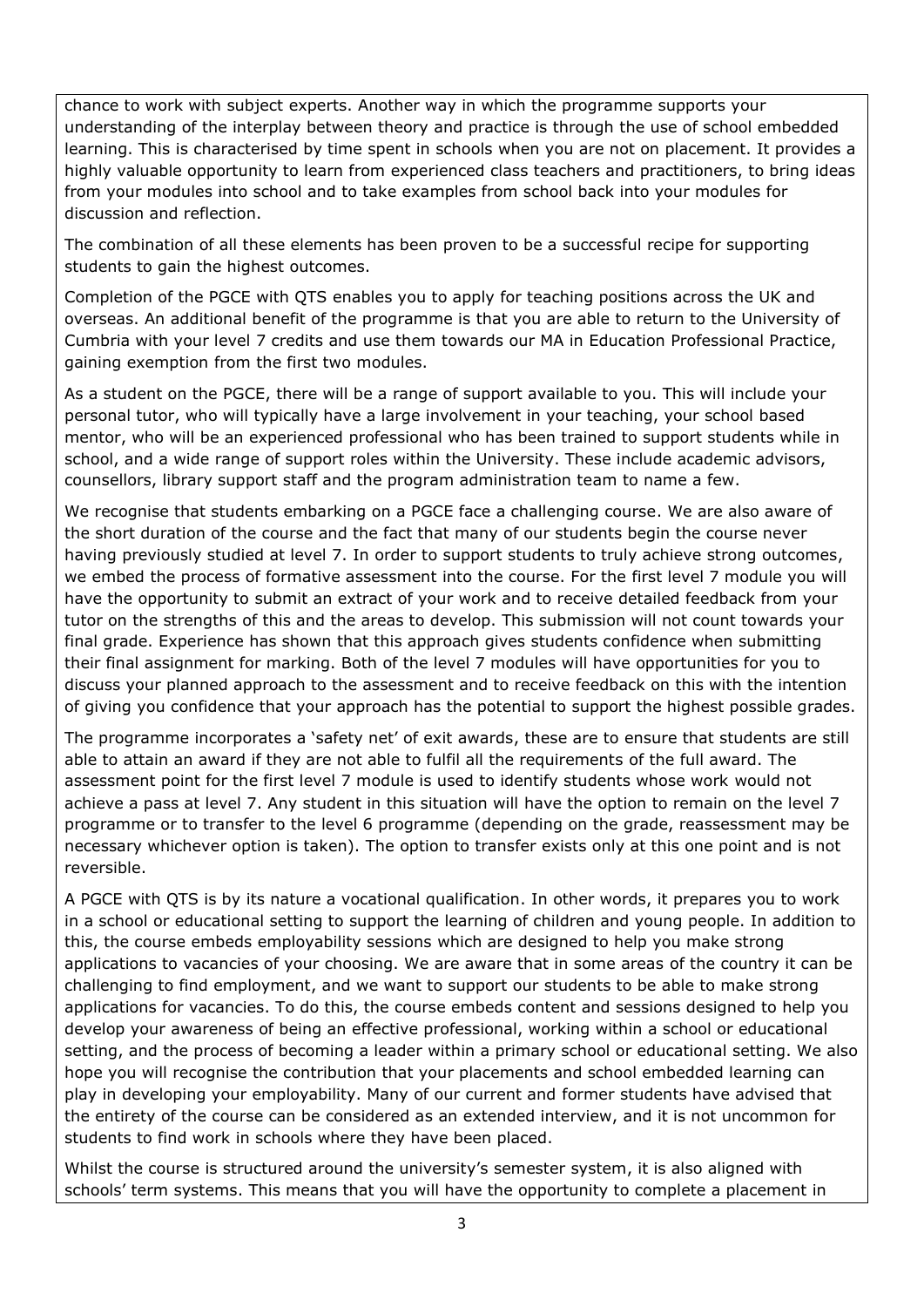each of the 3 school terms that make up an academic year. For students on the university-led route, placements will take place within our partnership schools. These will be sourced by the University, and our placement policy guarantees that you will travel no further than 90 minutes to your placement. For students on school direct routes, placements will take place within alliance schools, and travel time for these will depend upon the distribution of schools within each individual alliance.

## **Aims of the Programme**

The overall aims of the Programme are:

To develop student teachers who:

- 1. are pivotal professionals in children's lives, with a clear knowledge and understanding of teacher action and identity;
- 2. have a well-defined, philosophical approach to learning and teaching that enables them to be autonomous, reflective and evidence informed decision makers;
- 3. have the skills, knowledge and understanding required to be an effective teacher, with a proactive attitude towards CPD and academic development;
- 4. have the flexibility, adaptability, creativity and resilience to respond to the current and emerging needs and tensions of the profession;
- 5. have leadership skills to enable them to build relationships between and within learning communities.

### **Level Descriptors**

Level Descriptors describe in general terms the expected outcomes you will achieve at each level of study as you progress through your programmes. They describe the relative demand, complexity, depth of learning and learner autonomy associated with a particular level of learning and achievement. The University's Level Descriptors are aligned to the national [Framework for Higher](http://www.qaa.ac.uk/en/Publications/Documents/qualifications-frameworks.pdf)  [Education Qualifications](http://www.qaa.ac.uk/en/Publications/Documents/qualifications-frameworks.pdf) (FHEQ) and are a key mechanism for ensuring the academic standards of the University's provision.

At Level 6: (Usually Year 3 undergraduate), you will be able to demonstrate that you have the ability:

- To critically review, consolidate and extend a systematic and coherent body of knowledge.
- Critically evaluate concepts and evidence from a range of resources.
- Transfer and apply subject-specific, cognitive and transferable skills and problem solving strategies to a range of situations and to solve complex problems.
- Communicate solutions, arguments and ideas clearly and in a variety of forms.
- Exercise considerable judgement in a range of situations.
- Accept accountability for determining and achieving personal and group outcomes.
- Reflect critically and analytically on personal and work place experience in the light of recent scholarship and current statutory regulations.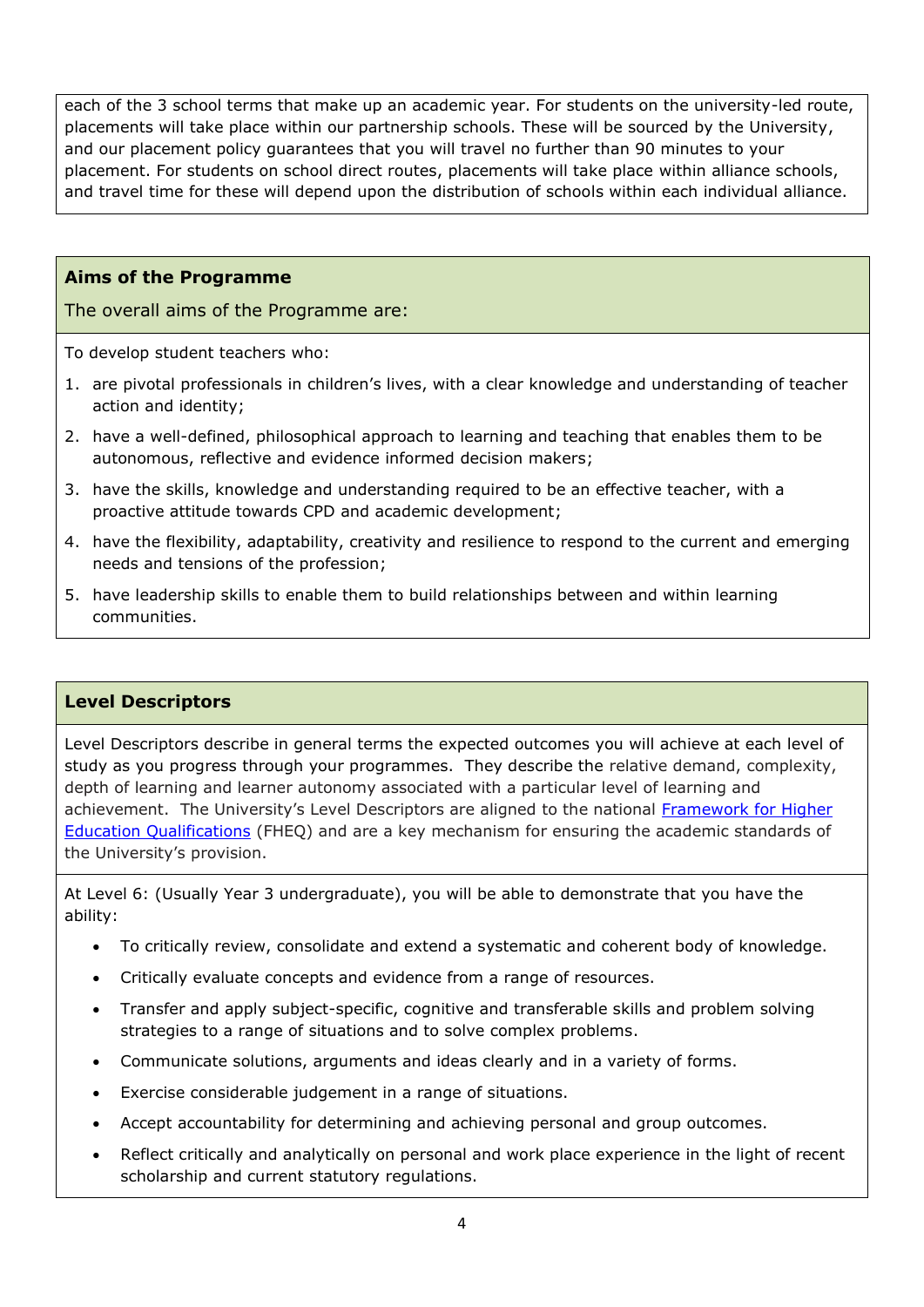At Level 7 (Usually Master's level), you will be able to demonstrate that you have the ability:

- To display a systematic understanding of knowledge, and a critical awareness of current problems and/or new insights, much of which is at, or informed by, the forefront of your academic discipline, field of study or area of professional practice.
- Employ advanced subject-specific and cognitive skills to enable decision-making in complex and unpredictable situations.
- Generate new ideas and support the achievement of desired outcomes
- Accept accountability for decision making including the use of supervision
- Analyse complex concepts and professional situations by means of synthesis of personal and work place reflection and data drawn from scholarship and research in the field.

### **Programme Outcomes – Knowledge and Understanding**

The programme provides opportunities for you to develop and demonstrate the following:

- K1. how to work independently and as part of a learning community to develop the subject and pedagogical knowledge required to have positive impact on children's learning;
- K2. the interpersonal skills that support children's learning and effective ways to apply these by leading learning activities which have a positive impact on children's learning;
- K3. a growing awareness of the interface between theory and practice. This involves development of knowledge and theoretical understanding of core teaching skills such as planning, teaching, assessment, class management and behaviour management;
- K4. the ability to construct and communicate reasoned opinions and arguments in speech and writing;
- K5. a detailed understanding of learning theories and how they apply to children's learning;
- K6. a critical and sophisticated understanding of the different contexts, partnerships and agencies relevant to your field of professional practice;
- K7. a comprehensive and critical understanding of how techniques of research are employed to create and interpret knowledge in your field of professional enquiry;
- K8. how to plan and carry out personal enquiry in education settings in a scholarly manner with the goal of improving your own practice;
- K9. analyse complex concepts and professional situations by means of synthesis of personal and work place reflection and data drawn from scholarship and research in the field;
- K10. knowledge of how to become an autonomous, self-reflective practitioner.

### **Programme Outcomes – Skills and other Attributes (including Employability Skills)**

The programme provides opportunities for you to develop and demonstrate the following:

- S1. an ability to have a demonstrable positive impact in children's learning;
- S2. a commitment to the health and well-being of children in schools where you have been placed;
- S3. the development of professional practice independently through reflection and detailed analysis of the impact of your teaching;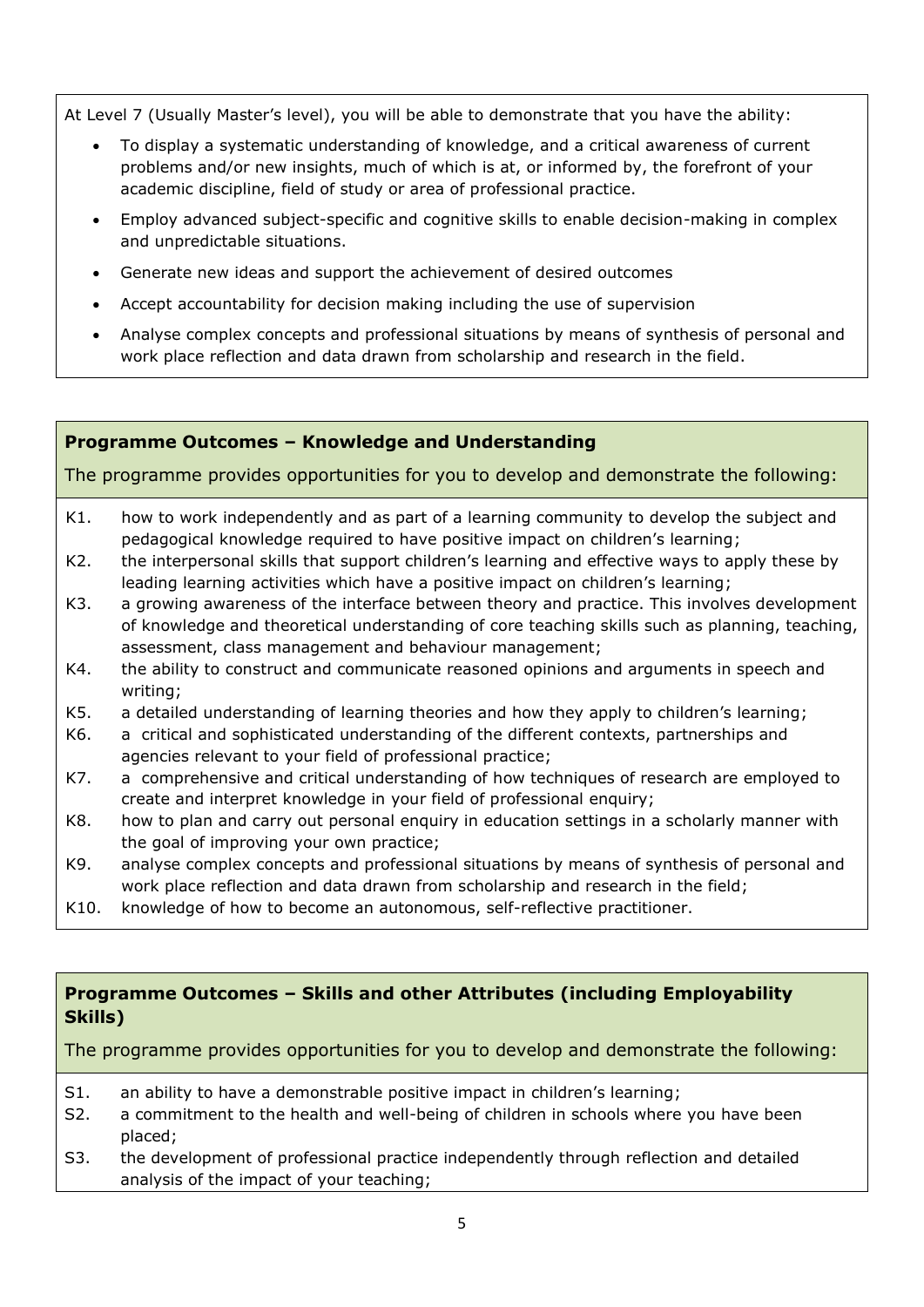- S4. the ability to use recent academic literature for the purpose of analysing key educational issues, informing your reflection and your practice;
- S5. the ability to critically analyse how, when and why effective learning occurs (including your own), drawing on recent research and pertinent educational theories;
- S6. the ability to investigate your own practice in an educational setting with the goal of informing your self-development;
- S7. an understanding of the importance of life-long academic and professional learning for yourself and your community of practice;
- S8. the application of problem solving skills and resilience in developing strategies to ensure personal success and well-being.

# **External and Internal Reference Points**

The following Subject Benchmark Statements and other external and internal reference points have been used to inform the Programme Outcomes:

There is no QAA subject benchmark for PGCE with QTS programmes. Two reference points have been used when drawing up the programme outcomes: the QAA benchmark for Education Studies (2015); and the QAA Master's Degree Characteristics (2015). These have been selectively used to provide a best-fit to external reference points.

In addition to this, a number of external reference points have been used:

- the Initial Teacher Training Core Content Framework (DfE 2019) has been used to inform programme outcomes and module outcomes.
- Initial teacher training (ITT): criteria and supporting advice (DfE 2019) has been used to ensure the programme is compliant with key criteria and to set entry requirements to the course.
- The Teachers' standards (DfE 2011) have been a key reference point to ensure programme outcomes, structure and content provide rich opportunities for you to gain QTS.

The university's Learning, Teaching and Assessment Strategy has been integral to the development of this programme. This is structured around four themes: excellence in learning and teaching, responsive learner support, employability and graduateness, and developing digital capabilities of students and staff. Each of these themes has been embedded into your programme whether it be the module content, the tutors who will work with you on your modules, the range of support roles built into the programme or the vocational focus of the programme as a whole.

The theme of responsive learner support is developed in the university's Student Achievement Strategy which includes a focus on "Integrated and Consistent Academic Support". This should be evident to you in your programme through the way that the personal tutor support is ongoing and frequent, the provision of formative assessment opportunities in your modules, the support that your mentor provides on placement and the availability of academic support from the library skills staff.

### **Graduate Prospects**

The most up to date data (from employment surveys by HESA) available indicates the following outcomes for our graduates. (All figures are for in-employment / further study).

For Primary PGCE (Core):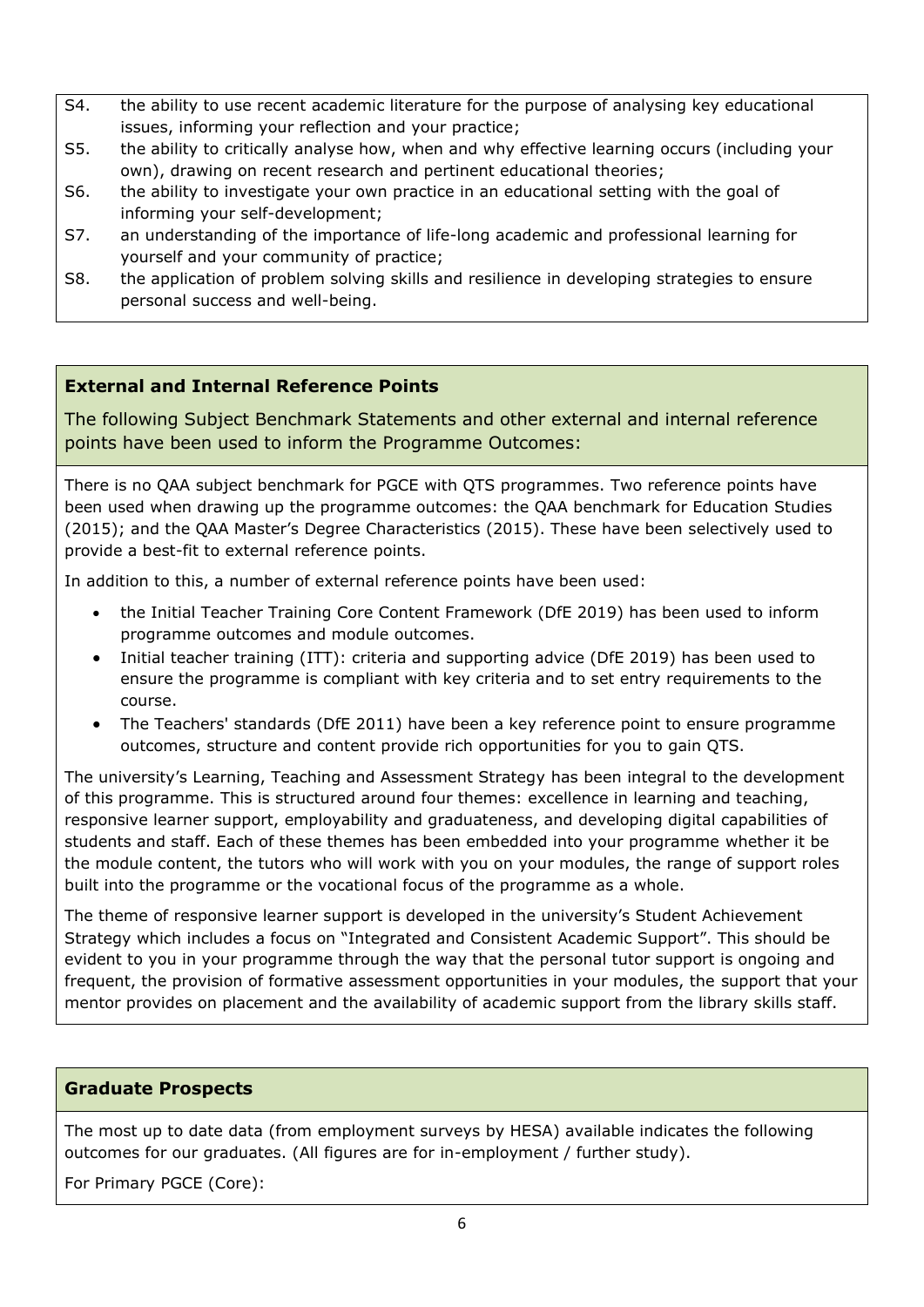14/15 - 98.3%

15/16 - 96.9%

16/17 - 98.7%

For Primary PGCE (SD):

14/15 - 99.0%

15/16 - 100%

16/17 - 99.3%

A graduate job is defined as one which "normally requires knowledge and skills developed on a university degree to enable them to perform the associated tasks competently". The thinking developed and multi-faceted nature of teaching demands a variety of professional skills

The programme provides opportunity for securing teaching positions abroad and in other UK locations outside of Cumbria and Lancashire through networks and contacts. The programme team also support graduates securing employment in other fields if they so choose, helping with transferable skill development. This may also include other employment opportunities where you can transfer knowledge, skills and understanding gained on the programme such as learning advisors, coaching, pastoral support, library services.

# **Learning, Teaching and Assessment Strategies employed to enable the Programme Outcomes to be Achieved and Demonstrated**

As a student at the University of Cumbria, you are part of an inclusive learning community that recognises diversity. You will have opportunities to learn by interacting with others in a collegiate, facilitative and dynamic learning environment. Teaching, assessment and student support will allow equal and equitable opportunities for you to optimise your potential and develop autonomy.

We seek to create a stimulating and innovative community of learning, whether encountered on campus or at a distance, on placement or in the workplace. Facilitated by our expert practitioner staff, you will experience a learning environment that is well equipped, flexible, and stimulating.

You will have access to our VLE (Virtual Learning Environment), Blackboard, which has a course area with details of the course as a whole, as well as module areas for each module that you study. These contain learning materials, links to relevant external sources and key information about the module. They are also the place where you will submit your assignments for the two level 7 modules and get feedback on them. All of our modules are supported by an electronic reading list which is based on resources which are available electronically wherever possible.

We recognise just how busy and demanding completing a PGCE with QTS is, and for this reason we aspire to offer learning opportunities which are engaging and interactive. Where possible we will avoid asking you to attend in person if the purpose of the attendance could be equally well met by an online resource. Your modules will be staffed by colleagues from the Institute of Education and for School Direct routes, by colleagues from partner schools in their alliance. This means you can expect to work with tutors who are experienced professionals who are either current classroom practitioners or ex-classroom practitioners and subject experts.

You will complete three placements during the programme which can be summarised as Beginning, Developing and Extending. As their names suggest these follow your progress through the programme and reflect the way that your capabilities will develop as well as the way that expectations will increase as you progress through the course. During each placement, you will be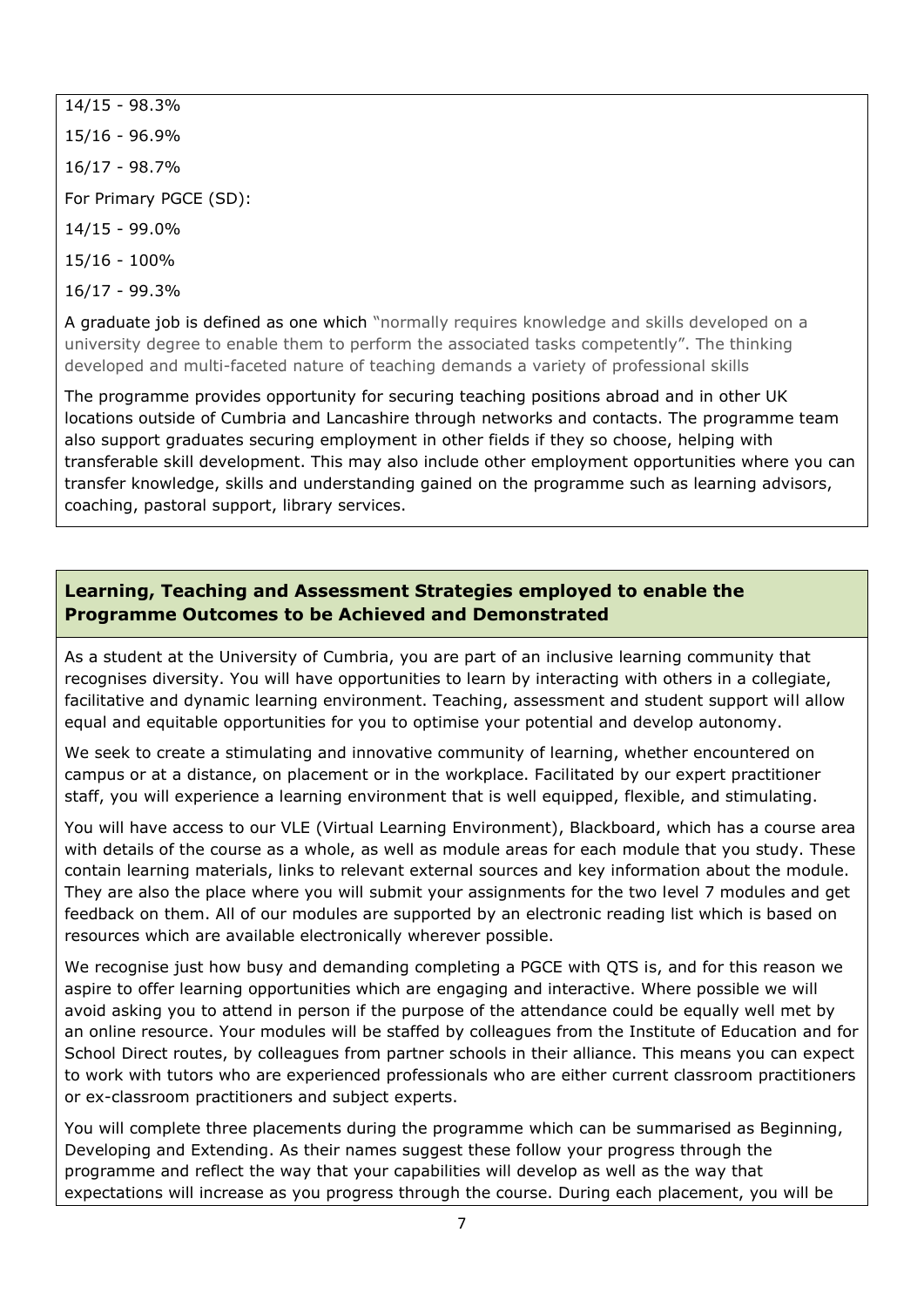supported by a mentor who has the twin roles of supporting your development as well as making the overall assessment of your placement. They will be supported in this by a University Partnership Tutor (UPT) for campus-based students, or by a Partnership Programme Lead (PPL) and University Programme Lead (UPL) for School Direct students.

## **Learning and Teaching**

#### **Summative and Formative Assessment**

We have chosen to build the PGCE element of the course around two 30-credit L7 modules in order to provide you with a rich, broad and deep learning experience and to avoid a fragmented approach with an excessive assessment burden. This means that you will complete two summative assignments over the duration of the course, which allows us to tailor the submission dates to fit around other key course components (such as placements) as best we can.

Your summative assessments will be based on topics of your choosing that will be set within a provided context. This will allow you to develop your understanding of teaching and learning and the professional application of your understanding in an area which is personally relevant to you.

Tutors will tailor feedback on your assessments to align with the course structure. For example, on your first assignment, you will receive a greater proportion of formative feedback to support your work on subsequent assignments. In contrast, on your final assignment, your feedback will be more summative in nature to reflect the fact that your course is drawing to an end.

Formative activities are built into the assessment process. As you will be selecting a topic for each of your assessments, you will have the opportunity to share your intentions and to receive confirmation about the appropriateness of your topic before you progress further. You will also have a formative assessment on your first assignment where you will receive formative feedback but no grade. This will help you to develop your work prior to submission. You can expect feedback on your assignments in line with our university policy on turn-around time (currently 20 days). Due to the close involvement of your tutor in the development of your assignments, it is not practical or helpful to utilise anonymous marking.

When you are on placement, you will be assessed against the Teachers' Standards. You can expect to be involved in this process with your mentor, who will help you to set developmental targets on a weekly basis during your placements. This will help you to build your ability to self-assess and be an active agent in your professional development.

### **Student Support**

We provide responsive learner support that promotes student success. Our approach to learner support is designed to support achievement and progression, champion inclusivity and accessibility, prepare you for opportunities beyond study, and promote independence and resilience, enabling you to achieve your potential.

As a student of the University of Cumbria, you will be taught by academics and expert practitioners who facilitate learning through structured inquiry. You will be provided with access to high quality academic resources through physical and digital libraries and will be supported to develop skills that enable you to become a critical, reflective, discerning and independent learner and researcher.

### **Induction**

Your registration event will take place at a University of Cumbria campus where you will be formally registered as a student. In addition to this you will be introduced to key elements of the library's tools and resources which are particularly appropriate for PGCE students. This typically includes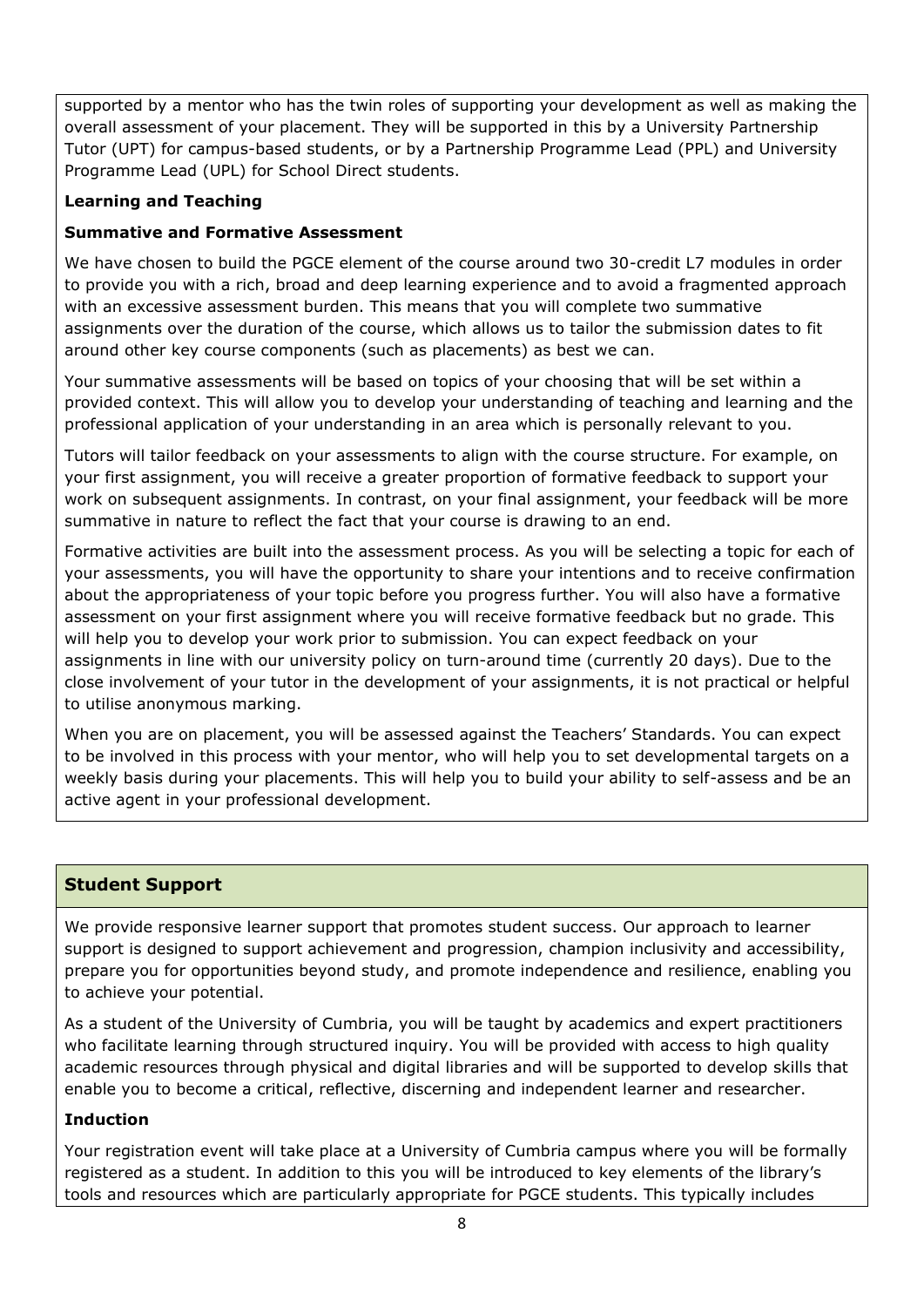information on how to access online resources, effective ways to search for online books and journals using databases, and key elements of study at level 7.

Full details of support provided through induction activities will be detailed by your School Direct alliance or via your campus based programme handbook.

## **Personal Tutoring**

You will also be allocated a Personal Tutor. Your Personal Tutor will be proactively involved in the delivery of your programme and will have contact with you throughout your time at the University. They will support your learning and development, including through tutorials, Progress Reviews and other support as outlined in the Personal Tutoring Policy.

# **Personal Development Planning**

This is something that will be integral to your programme. It is an important aspect of level 7 study and it is a key part of becoming an effective classroom practitioner. There are a number of ways in which you will be encouraged and supported to engage in effective personal development planning. You will experience this through your assignment feedback and the way that is it structured and worded to support you to respond and set yourself development targets that will inform your subsequent submissions. You will also have personal tutor meetings where you will be encouraged to reflect on your progress and to help identify next steps in your learning. You will also experience personal development planning in your placements. Your mentor will support you to evaluate your development using the Teachers' Standards as a framework and together you will identify future actions and development goals to guide your future progress.

We have worked hard to ensure parity of support whether you are a campus based student or a School Direct student. This includes things like reading lists which are all available electronically as well as by hard copy for students who live and study at a distance from the university. All of the sections below apply equally whether you are a campus based student or a School Direct one. If you are a School Direct Student, your alliance may offer additional support over and above what is detailed below.

# **Library and Academic Support (based in Information Services)**

Module leaders will collaborate with Library and Academic Advisors to ensure that your reading and resource lists are current and items are available via the library discovery tool OneSearch. In order to maximise access, availability and usefulness, ebooks and electronic journal titles will, in most cases, be prioritised. You can access a wide range of electronic and print content using [OneSearch](https://my.cumbria.ac.uk/Student-Life/Learning/OneSearch/) and you can find out more about key texts, databases and journals for your subject by accessing the library's [subject resources webpages.](http://my.cumbria.ac.uk/StudentLife/Learning/Resources/Subjects/Home.aspx) Where appropriate, module reading and resource lists will be made available to you electronically using the University's [online reading and resource list system.](https://my.cumbria.ac.uk/Student-Life/Learning/Resources/rebuslist-redirect/)

The [Skills@Cumbria](https://my.cumbria.ac.uk/Student-Life/Learning/Skills-Cumbria/) service can help support your academic skills and success throughout your programme. The service is delivered by a team of professional Library and Academic Advisors. It includes a suite of [online self-help resources](https://my.cumbria.ac.uk/Student-Life/Learning/Skills-Cumbria/) accessible 24/7 via the University's website and Blackboard site. It also provides group and individual advice and guidance accessible through and alongside your course and by different means such as face to face, email or virtual. Visit [skills@cumbria](https://my.cumbria.ac.uk/Student-Life/Learning/Skills-Cumbria/) for more details.

# **IT and Technical Support**

Technology is an invaluable asset when it comes to studying, so it's important you know how to make the most out of the excellent [facilities](https://www.cumbria.ac.uk/student-life/facilities/it-facilities/) we have available. Our aim is to ensure you can access university electronic resources from anywhere or any device, whether on or off campus. The [Student](https://universityofcumbria.mydaycloud.com/dashboard/allsorts)  [Hub](https://universityofcumbria.mydaycloud.com/dashboard/allsorts) is your one-stop gateway to all university systems, Outlook email, and OneDrive.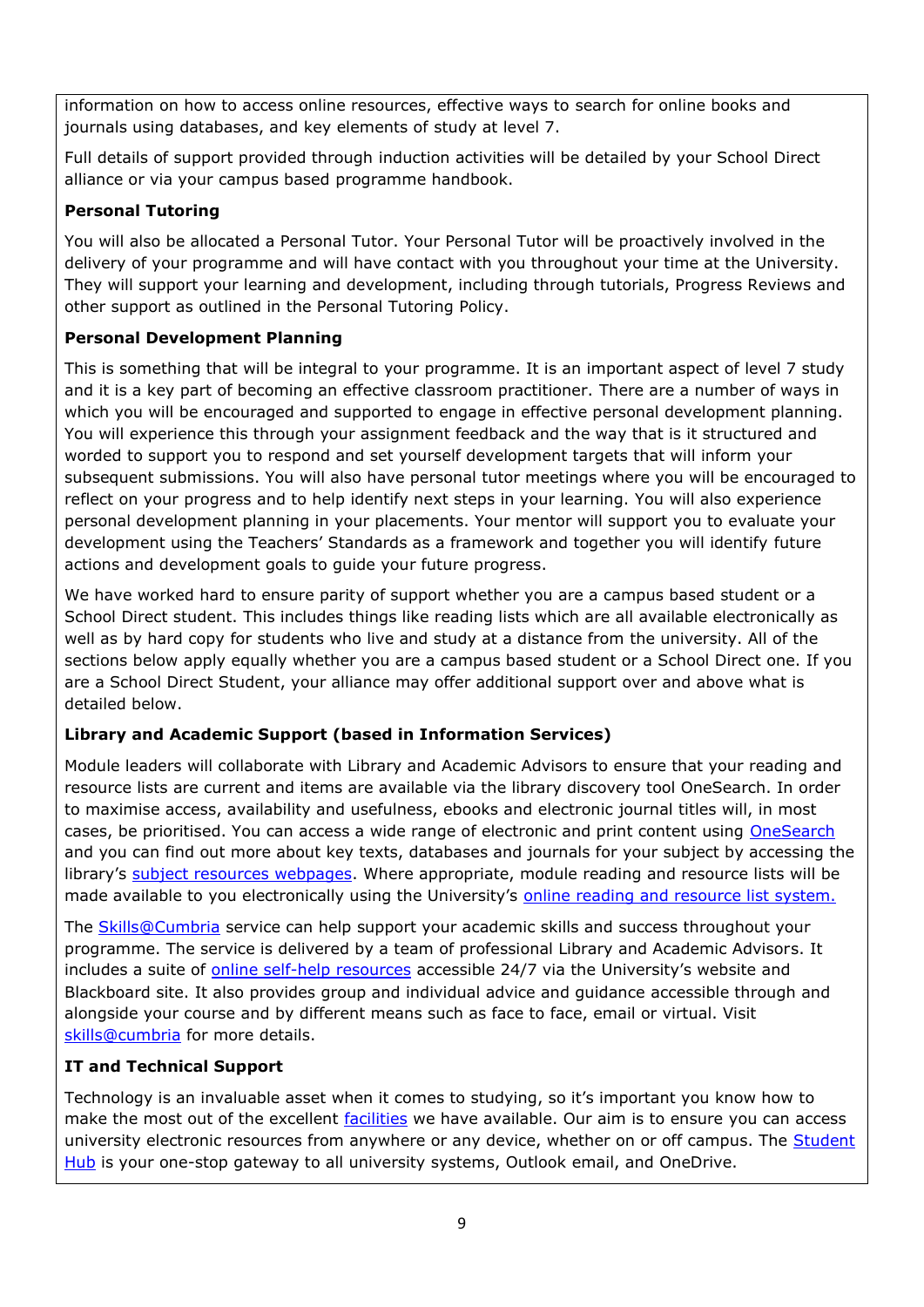Whether you consider yourself a computer expert or you're not confident about your IT skills, we're always around to ensure you get the level of support you need. We have a wealth of information and support available on the [website](https://my.cumbria.ac.uk/Student-Life/it-media/) and have a dedicated IT Service Desk where you can talk to someone by phone or log your question online from anywhere, at any time.

### **Student Support Services**

Student Support Services offer a wide range of support, including: careers and employability, financial help, counselling, health and wellbeing and support for disabled students and those with specific learning requirements. We also offer mentoring by trained students which you can request at any point during your studies. We know that you want to get the most out of your programme, make the best use of your time and find or continue in the career you always dreamed of. Access university support and facilities easily and quickly via the [website](https://my.cumbria.ac.uk/) and/or via the Student Services guidance tile on the [Student Hub.](https://universityofcumbria.mydaycloud.com/dashboard/staff-home)

In addition to the range of guidance above, you have the opportunity to further develop your personal, academic and professional skills by taking part in a number of initiatives coordinated and delivered by professional services advisers:

#### **Preparing for Postgraduate Study**

This free online pre-entry Master's level course is available free of charge through the Open Education Platform powered by Blackboard as is Head Start Plus. It provides a useful insight into the academic requirements of study at postgraduate level and is recommended to students who are about to start their PG qualification.

To access the course simply follow the link to<https://openeducation.blackboard.com/cumbria> and set-up a free account with Open Education. Once logged on, select the course free of charge and work through it at your own pace.

#### **Mature Students' Events**

Whether it is a coffee morning, lunchtime gathering or a social event, there are events happening throughout the year to link you up with other mature students who will also be juggling a number of commitments alongside their studies.

### **Help is at Hand Events**

Keep a look out for these interactive events on campus around October and January. You are encouraged to attend these as they showcase the range of support available here and give you the opportunity to talk to people from Finance, Accommodation, the Students' Union, the Wellbeing and Disability Team etc.

#### **Career Ahead+**

Career Ahead+ is the University of Cumbria's Employability Award. Completing Career Ahead+ will help you recognise and develop your skills, providing a greater opportunity for you to get the job you want when you graduate. The award is based on what employers look for in an ideal candidate, in relation to skills, knowledge and experience. You will be supported with career direction, gaining experience, and providing all the skills needed to complete the perfect application and be successful in that all important job interview. Contact [careerahead@cumbria.ac.uk](mailto:careerahead@cumbria.ac.uk) or visit [www.cumbria.ac.uk/careerahead](http://www.cumbria.ac.uk/careerahead) for more information.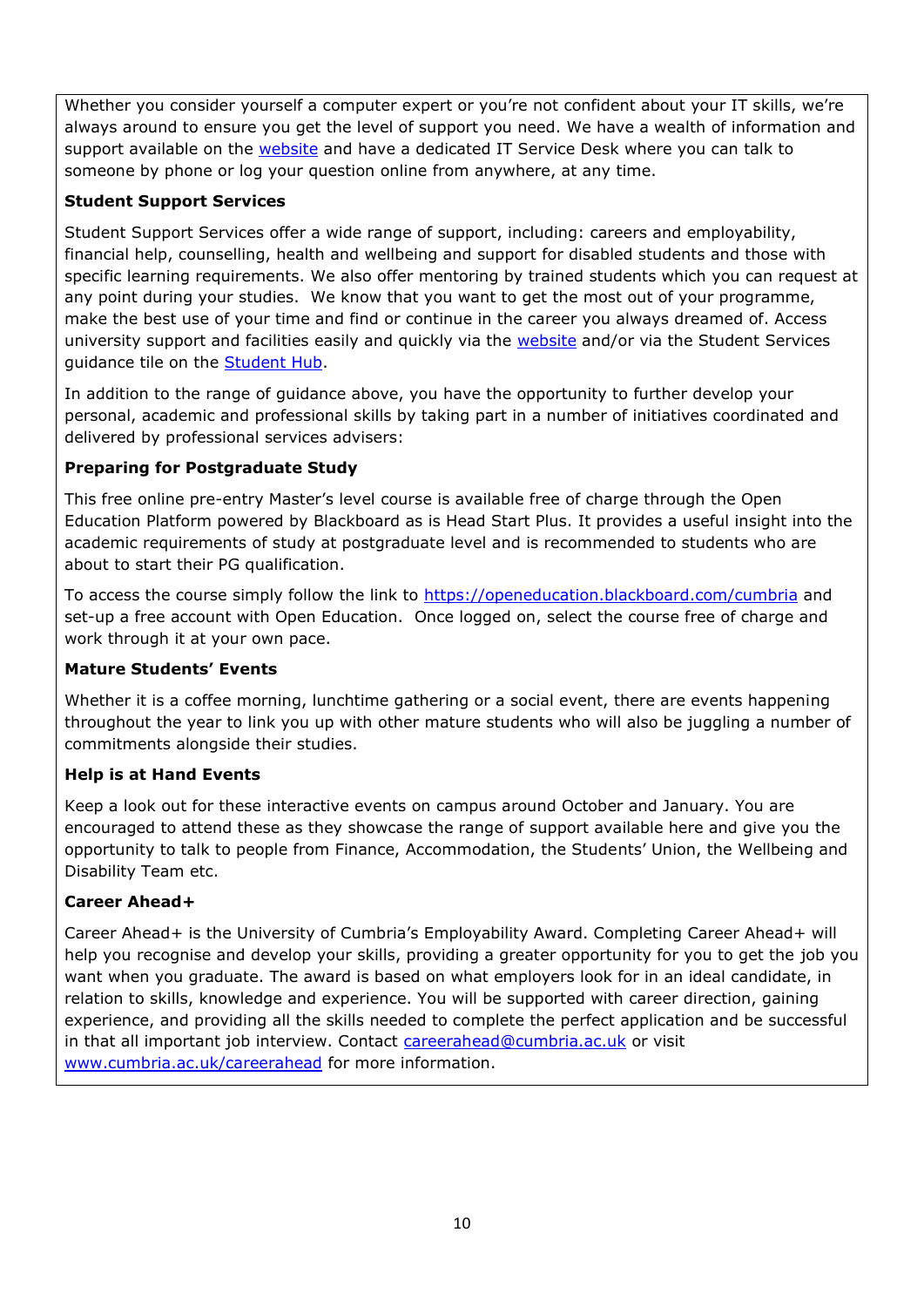| <b>Programme Curriculum Map</b> |                       |                                           |                |                                      |                                                                 |
|---------------------------------|-----------------------|-------------------------------------------|----------------|--------------------------------------|-----------------------------------------------------------------|
| <b>Academic</b><br><b>Level</b> | <b>Module</b><br>Code | <b>Module Title</b>                       | <b>Credits</b> | <b>Module</b><br>Status <sup>*</sup> | <b>Programme Outcomes</b><br>achieved                           |
| L7                              | <b>PGCE7003</b>       | Building Professional Understanding       | 30             | Core                                 | K1, K3, K4, K5, K9 and K10<br>S1, S4, S5, S7 and S8             |
| L7                              | <b>PGCE7004</b>       | <b>Enhancing Professional Practice</b>    | 30             | Core                                 | K1, K2, K3, K4, K7, K8, K9 and K10<br>S1, S3, S5, S6, S7 and S8 |
| <b>NA</b>                       | <b>PGPC9140</b>       | Learning teaching and subject pedagogy    | n/a            | Qualificatory                        | K1, K3, K5 and K10<br>S1, S2, S5 and S8                         |
| <b>NA</b>                       | <b>PGPC9130</b>       | Being a teacher                           | n/a            | Qualificatory                        | K1, K3, K6 and K9<br>S1, S5 and S7                              |
| <b>NA</b>                       | <b>PGPC9150</b>       | Subject knowledge and pedagogy enrichment | n/a            | Qualificatory                        | K1, K3, K5 and K10<br>S1, S2, S5 and S8                         |
| <b>NA</b>                       | <b>PGPC9070</b>       | Cumbria Teacher of Reading                | n/a            | Qualificatory                        | K1<br>S1                                                        |
| <b>NA</b>                       | <b>PGPC9160</b>       | <b>Beginning Professional Practice</b>    | n/a            | Qualificatory                        | K1, K2, K3, K5, K6 and K10<br>S1, S2, S3 and S8                 |
| <b>NA</b>                       | <b>PGPC9170</b>       | Developing Professional Practice          | n/a            | Qualificatory                        | K1, K2, K3, K5, K6 and K10<br>S1, S2, S3 and S8                 |
| <b>NA</b>                       | <b>PGPC9180</b>       | <b>Extending Professional Practice</b>    | n/a            | Qualificatory                        | K1, K2, K3, K5, K6 and K10                                      |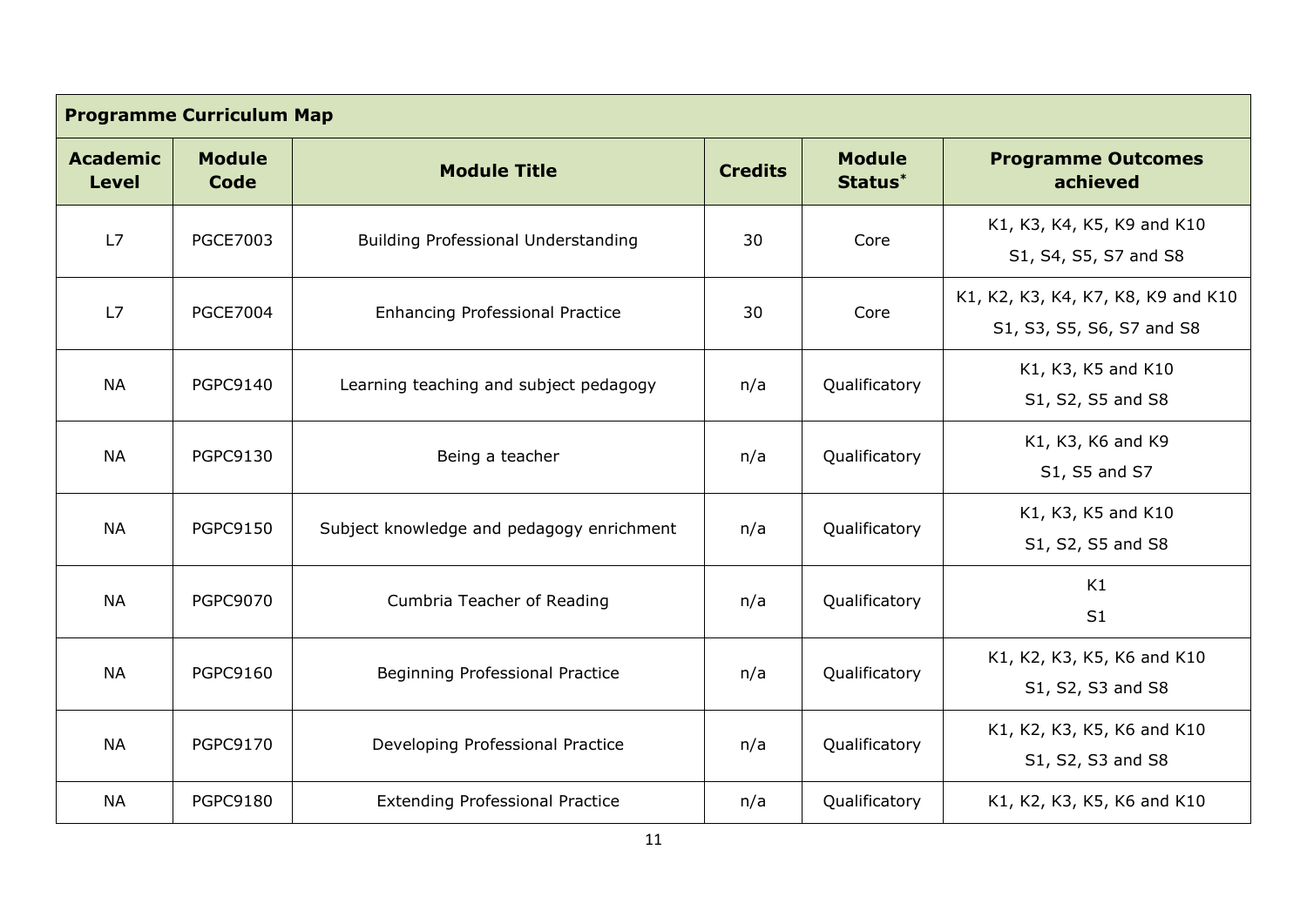|                |                 |                                           |     |               | S1, S2, S3 and S8                                               |
|----------------|-----------------|-------------------------------------------|-----|---------------|-----------------------------------------------------------------|
|                |                 |                                           |     |               |                                                                 |
| L <sub>6</sub> | PGPC6110        | Building Professional Understanding       | 30  | Core          | K1, K3, K4, K5, K9 and K10<br>S1, S4, S5, S7 and S8             |
| L <sub>6</sub> | <b>PGPC6120</b> | <b>Enhancing Professional Practice</b>    | 30  | Core          | K1, K2, K3, K4, K7, K8, K9 and K10<br>S1, S3, S5, S6, S7 and S8 |
| <b>NA</b>      | <b>PGPC9140</b> | Learning teaching and subject pedagogy    | n/a | Qualificatory | K1, K3, K5 and K10<br>S1, S2, S5 and S8                         |
| <b>NA</b>      | <b>PGPC9130</b> | Being a teacher                           | n/a | Qualificatory | K1, K3, K6 and K9<br>S1, S5 and S7                              |
| <b>NA</b>      | <b>PGPC9150</b> | Subject knowledge and pedagogy enrichment | n/a | Qualificatory | K1, K3, K5 and K10<br>S1, S2, S5 and S8                         |
| <b>NA</b>      | <b>PGPC9070</b> | Cumbria Teacher of Reading                | n/a | Qualificatory | K1<br>S1                                                        |
| <b>NA</b>      | <b>PGPC9160</b> | Beginning Professional Practice           | n/a | Qualificatory | K1, K2, K3, K5, K6 and K10<br>S1, S2, S3 and S8                 |
| <b>NA</b>      | <b>PGPC9170</b> | Developing Professional Practice          | n/a | Qualificatory | K1, K2, K3, K5, K6 and K10<br>S1, S2, S3 and S8                 |
| <b>NA</b>      | <b>PGPC9180</b> | <b>Extending Professional Practice</b>    | n/a | Qualificatory | K1, K2, K3, K5, K6 and K10<br>S1, S2, S3 and S8                 |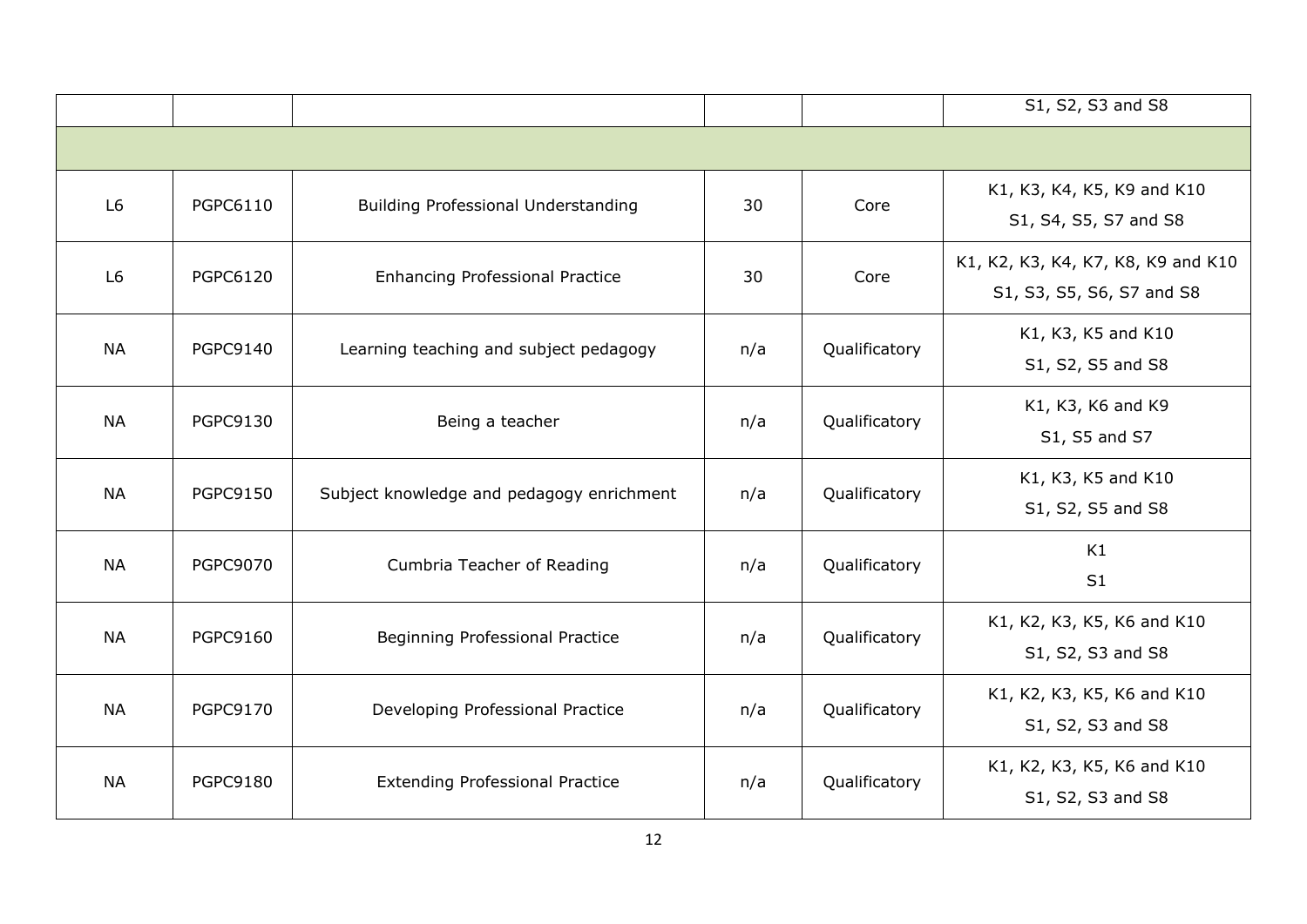## **Notes**

This programme operates in accordance with the University's Academic Regulations and Academic Procedures and Processes.

A failed student will not be permitted to re-register on the same programme.

All permitted exit awards are listed in the table on page 2 above.

| $\mathsf{I}$ * Key to Module Statuses |                                                                                                                                                                                                      |  |
|---------------------------------------|------------------------------------------------------------------------------------------------------------------------------------------------------------------------------------------------------|--|
| Core Modules                          | Must be taken and must be successfully passed                                                                                                                                                        |  |
| <b>Qualificatory Units</b>            | These are non- credit-bearing pass/fail components that are used to satisfy relevant professional, statutory or regulatory<br>body professional requirements that are associated with the programme. |  |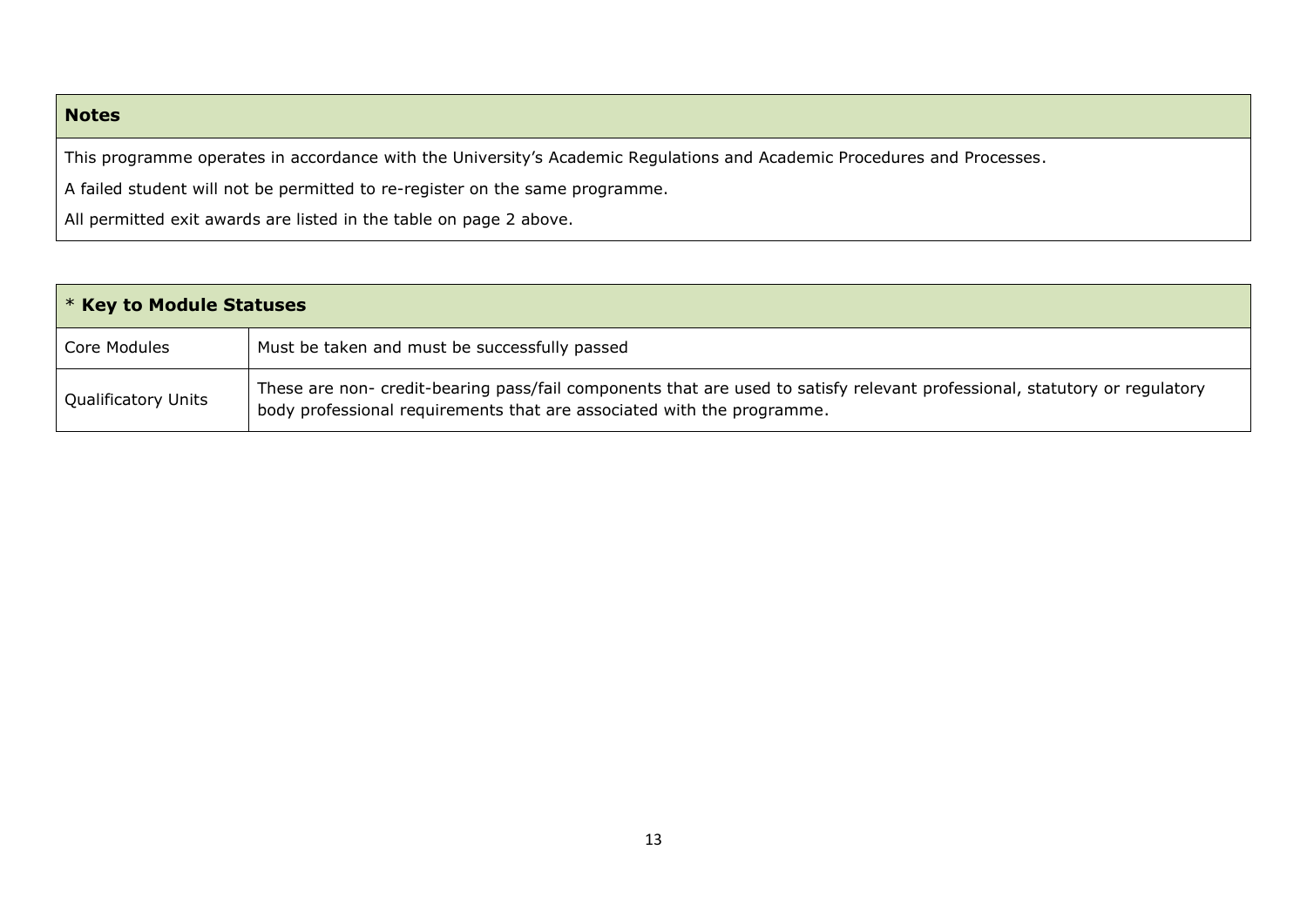| <b>Programme Delivery Structure: Full Time</b> |                                            |                                                                                   |                                   |                                                            |  |
|------------------------------------------------|--------------------------------------------|-----------------------------------------------------------------------------------|-----------------------------------|------------------------------------------------------------|--|
|                                                |                                            | <b>Delivery Pattern</b>                                                           |                                   |                                                            |  |
| <b>Module</b><br>Code                          | <b>Module Title</b>                        | <b>Autumn Semester /</b><br><b>Extended Spring</b><br><b>Semester / Year-Long</b> | Method(s) of<br><b>Assessment</b> | <b>Approximate</b><br><b>Assessment</b><br><b>Deadline</b> |  |
| <b>PGCE7003</b>                                | <b>Building Professional Understanding</b> | Autumn Semester                                                                   | Written Assignment                | January                                                    |  |
| <b>PGCE7004</b>                                | <b>Enhancing Professional Practice</b>     | <b>Spring Semester</b>                                                            | Written Assignment                | April                                                      |  |
| <b>PGPC9140</b>                                | Learning teaching and subject pedagogy     | Year long                                                                         | n/a                               | n/a                                                        |  |
| <b>PGPC9130</b>                                | Being a teacher                            | Year long                                                                         | n/a                               | n/a                                                        |  |
| <b>PGPC9150</b>                                | Subject knowledge and pedagogy enrichment  | Year long                                                                         | n/a                               | n/a                                                        |  |
| <b>PGPC9070</b>                                | Cumbria Teacher of Reading                 | Year long                                                                         | n/a                               | n/a                                                        |  |
| <b>PGPC9160</b>                                | <b>Beginning Placement</b>                 | Autumn Semester                                                                   | Assessment of practice            | December                                                   |  |
| <b>PGPC9170</b>                                | Developing Placement                       | <b>Spring Semester</b>                                                            | Assessment of practice            | March                                                      |  |
| <b>PGPC9180</b>                                | <b>Extending Placement</b>                 | <b>Extended Spring Semester</b>                                                   | Assessment of practice            | July                                                       |  |
|                                                |                                            |                                                                                   |                                   |                                                            |  |
| PGPC6110                                       | <b>Building Professional Understanding</b> | Autumn Semester                                                                   | Written Assignment                | January                                                    |  |
| <b>PGPC6120</b>                                | <b>Enhancing Professional Practice</b>     | Spring Semester                                                                   | Written Assignment                | April                                                      |  |
| <b>PGPC9140</b>                                | Learning teaching and subject pedagogy     | Year long                                                                         | n/a                               | n/a                                                        |  |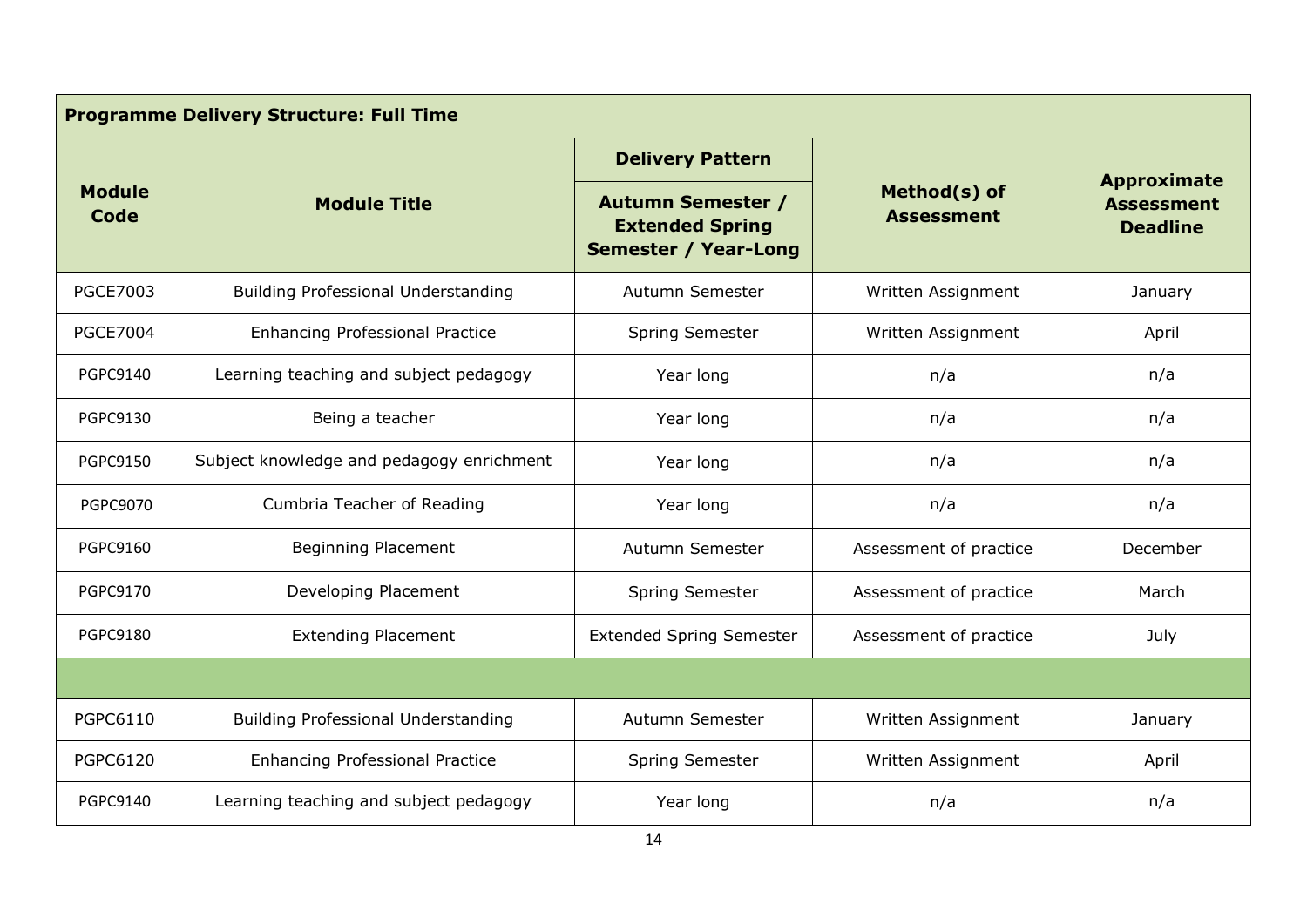| <b>PGPC9130</b> | Being a teacher                           | Year long                       | n/a                    | n/a      |
|-----------------|-------------------------------------------|---------------------------------|------------------------|----------|
| <b>PGPC9150</b> | Subject knowledge and pedagogy enrichment | Year long                       | n/a                    | n/a      |
| <b>PGPC9070</b> | Cumbria Teacher of Reading                | Year long                       | n/a                    | n/a      |
| <b>PGPC9160</b> | Beginning Placement                       | Autumn Semester                 | Assessment of practice | December |
| <b>PGPC9170</b> | Developing Placement                      | Spring Semester                 | Assessment of practice | March    |
| <b>PGPC9180</b> | <b>Extending Placement</b>                | <b>Extended Spring Semester</b> | Assessment of practice | July     |